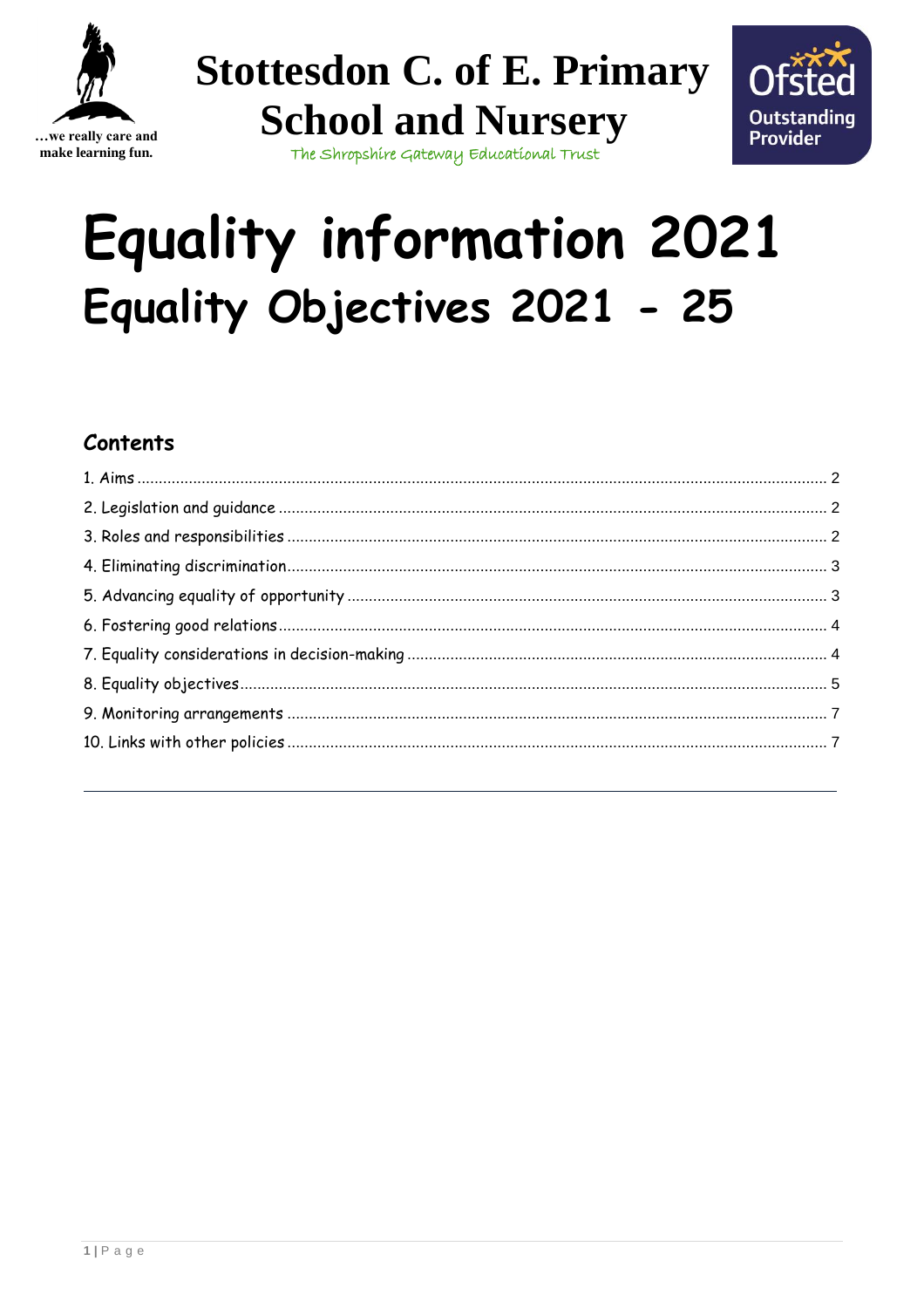



The Shropshire Gateway Educational Trust

#### <span id="page-1-0"></span>**1. Aims**

Our school aims to meet its obligations under the public sector equality duty by having due regard to the need to:

- Eliminate discrimination and other conduct that is prohibited by the Equality Act 2010
- Advance equality of opportunity between people who share a protected characteristic and people who do not share it
- Foster good relations across all characteristics between people who share a protected characteristic and people who do not share it

### <span id="page-1-1"></span>**2. Legislation and guidance**

This document meets the requirements under the following legislation:

- [The Equality Act 2010,](http://www.legislation.gov.uk/ukpga/2010/15/contents) which introduced the public sector equality duty and protects people from discrimination
- [The Equality Act 2010 \(Specific Duties\) Regulations 2011,](http://www.legislation.gov.uk/uksi/2011/2260/contents/made) which require schools to publish information to demonstrate how they are complying with the public sector equality duty and to publish equality objectives

This document is also based on Department for Education (DfE) guidance: The Equality Act 2010 and [schools.](https://www.gov.uk/government/publications/equality-act-2010-advice-for-schools)

This document also complies with our funding agreement and articles of association.

#### <span id="page-1-2"></span>**3. Roles and responsibilities**

The governing board will:

- Ensure that the equality information and objectives as set out in this statement are published and communicated throughout the school, including to staff, pupils and parents
- Ensure that the published equality information is updated at least every year, and that the objectives are reviewed and updated at least every 4 years
- Delegate responsibility for monitoring the achievement of the objectives on a daily basis to the headteacher

The equality link governor is Mark Daborn. They will:

- Meet with the designated member of staff for equality annually, and other relevant staff members, to discuss any issues and how these are being addressed
- Ensure they're familiar with all relevant legislation and the contents of this document
- Attend appropriate equality and diversity training
- Report back to the full governing board regarding any issues

The headteacher will:

- Promote knowledge and understanding of the equality objectives among staff and pupils
- Monitor success in achieving the objectives and report back to governors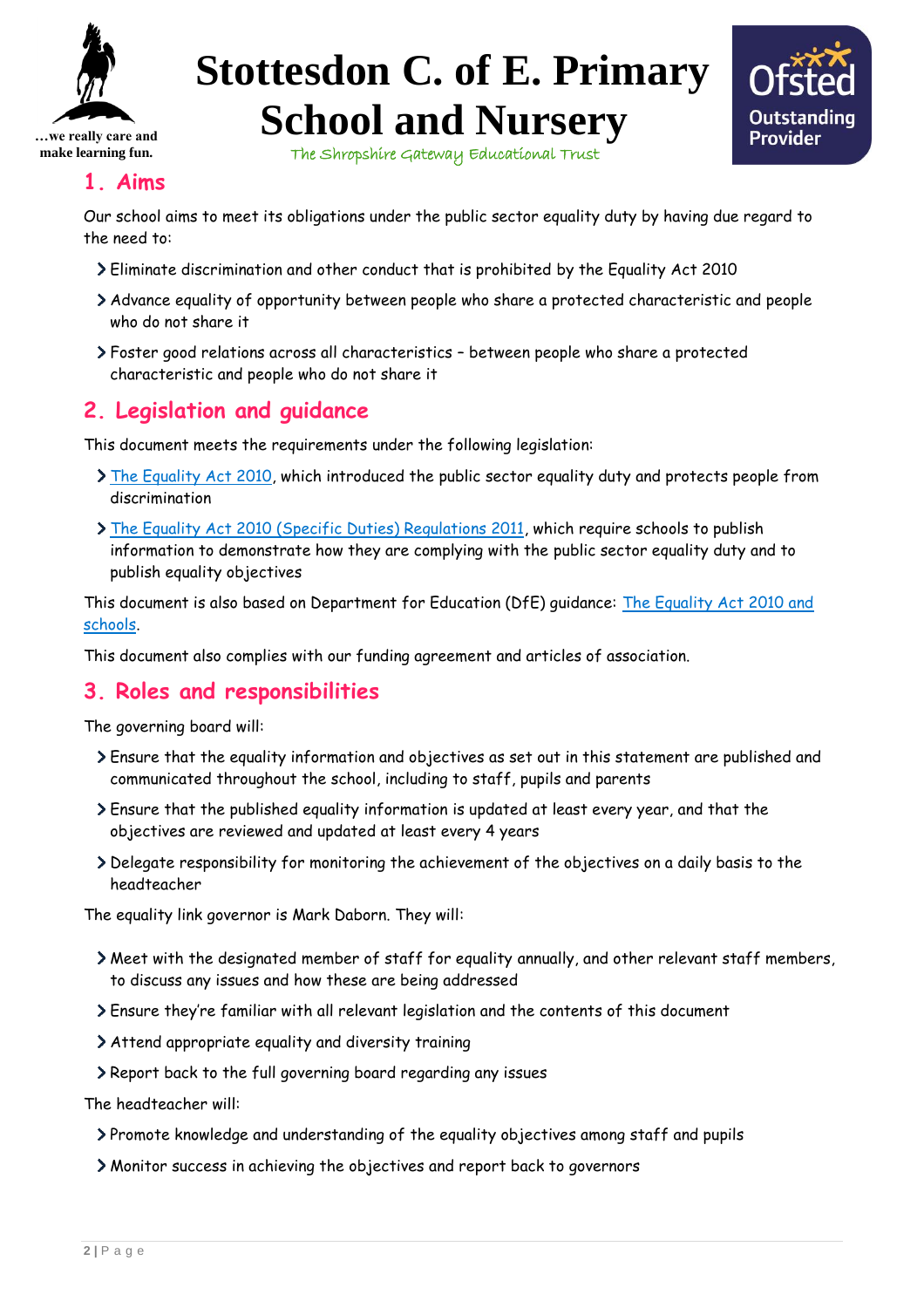



The Shropshire Gateway Educational Trust

All school staff are expected to have regard to this document and to work to achieve the objectives as set out in section 8.

#### <span id="page-2-0"></span>**4. Eliminating discrimination**

The school is aware of its obligations under the Equality Act 2010 and complies with non-discrimination provisions.

Where relevant, our policies include reference to the importance of avoiding discrimination and other prohibited conduct.

Staff and governors are regularly reminded of their responsibilities under the Equality Act – for example, during meetings.

Staff receive training on the Equality Act as part of their induction and as appropriate to their role, the objectives and the school development plan

The school has a designated member of staff for monitoring equality issues, and an equality link governor. They regularly liaise regarding any issues and make senior leaders and governors aware of these as appropriate.

### <span id="page-2-1"></span>**5. Advancing equality of opportunity**

As set out in the DfE guidance on the Equality Act, the school aims to advance equality of opportunity by:

- Removing or minimising disadvantages suffered by people which are connected to a particular characteristic they have (e.g. pupils with disabilities, or gay pupils who are being subjected to homophobic bullying)
- Taking steps to meet the particular needs of people who have a particular characteristic (e.g. enabling Muslim pupils to pray at prescribed times)
- Encouraging people who have a particular characteristic to participate fully in any activities (e.g. encouraging all pupils to be involved in the full range of school societies)

In fulfilling this aspect of the duty, the school will:

- Publish attainment data each academic year showing how pupils with different characteristics are performing
- Analyse the above data to determine strengths and areas for improvement, implement actions in response and publish this information
- Make evidence available identifying improvements for specific groups (e.g. declines in incidents of homophobic or transphobic bullying)
- Publish further data about any issues associated with particular protected characteristics, identifying any issues which could affect our own pupils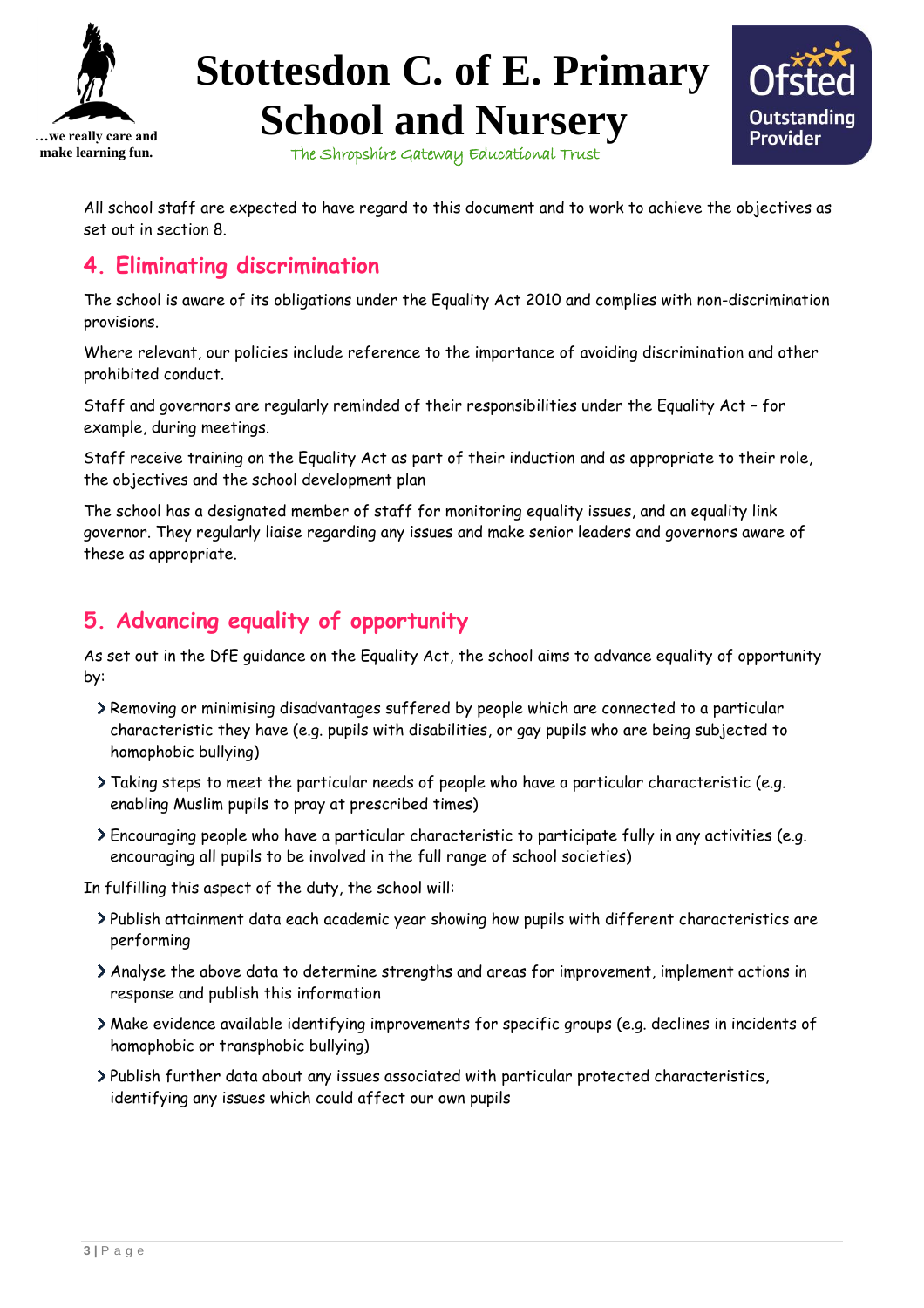

The Shropshire Gateway Educational Trust



## <span id="page-3-0"></span>**6. Fostering good relations**

The school aims to foster good relations between those who share a protected characteristic and those who do not share it by:

- Promoting tolerance, friendship and understanding of a range of religions and cultures through different aspects of our curriculum. This includes teaching in RE, citizenship and personal, social, health and economic (PSHE) education, but also activities in other curriculum areas. For example, as part of teaching and learning in English/reading, pupils will be introduced to literature from a range of cultures
- Holding assemblies dealing with relevant issues. Pupils will be encouraged to take a lead in such assemblies and we will also invite external speakers to contribute
- Working with our local community. This includes inviting leaders of local faith groups to speak at assemblies, and organising school trips and activities based around the local community
- Encouraging and implementing initiatives to deal with tensions between different groups of pupils within the school. For example, our school council has representatives from different year groups and is formed of pupils from a range of backgrounds. All pupils are encouraged to participate in the school's activities, such as sports clubs. We also work with parents to promote knowledge and understanding of different cultures
- We have developed links with people and groups who have specialist knowledge about particular characteristics, which helps inform and develop our approach

### <span id="page-3-1"></span>**7. Equality considerations in decision-making**

The school ensures it has due regard to equality considerations whenever significant decisions are made.

The school always considers the impact of significant decisions on particular groups. For example, when a school trip or activity is being planned, the school considers whether the trip:

- Cuts across any religious holidays
- > Is accessible to pupils with disabilities
- Has equivalent facilities for boys and girls

Where appropriate the school will keep a written record (Equality Impact Assessment) to show we have actively considered our equality duties and asked ourselves relevant questions (e.g. on policies).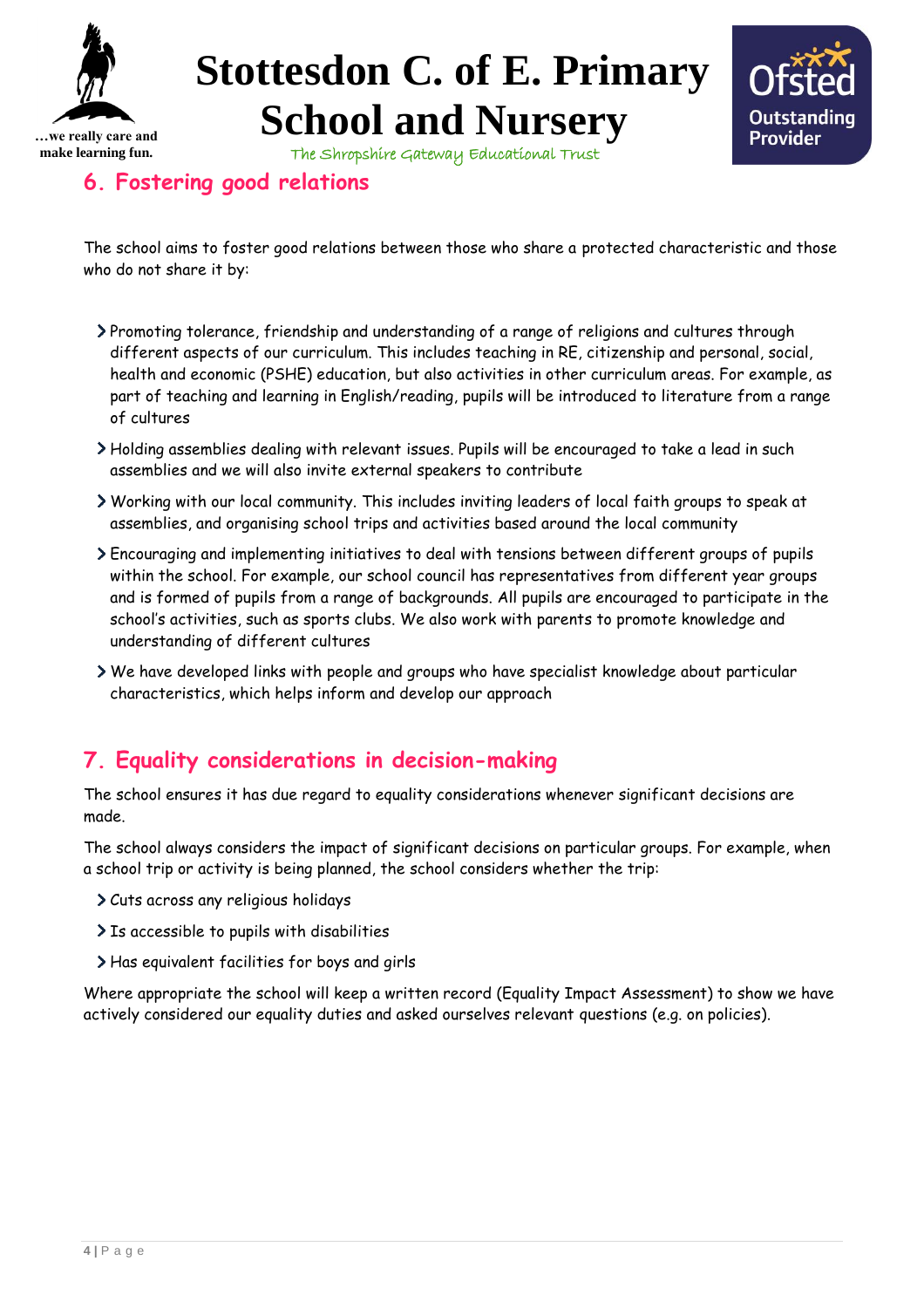



The Shropshire Gateway Educational Trust

## <span id="page-4-0"></span>**8. Equality objectives**

| <b>OBJECTIVE</b>                                                                                                                                                                                                                                                                                                                                                                             | <b>PROGRESS</b>                                                                                                                                                                                                                                                                                                                                                                                                                |
|----------------------------------------------------------------------------------------------------------------------------------------------------------------------------------------------------------------------------------------------------------------------------------------------------------------------------------------------------------------------------------------------|--------------------------------------------------------------------------------------------------------------------------------------------------------------------------------------------------------------------------------------------------------------------------------------------------------------------------------------------------------------------------------------------------------------------------------|
| To continue to take positive steps to include pupils<br>who may otherwise be marginalised. Activities<br>include: additional transition arrangements for<br>SEN (Reception and Y6); promoting peer<br>involvement for those with specific learning needs<br>(especially interaction and play on the playground<br>e.g. football); assembly themes; PSHE activities;<br>items in school news. | SEN Provision maps detail interventions, targets<br>and evaluations. Stakeholder questionnaires and<br>informal feedback would show good impact.<br>Ongoing Objective                                                                                                                                                                                                                                                          |
| To continue to create equity between groups in<br>school e.g. SEN, disadvantaged, disabled etc                                                                                                                                                                                                                                                                                               | The school works hard to support targeted groups<br>through it's curriculum, teaching, provision map<br>and pupil premium. Training of staff to support<br>this and liaison with outside specialists is a<br>priority. Impact is good (see reports) and ongoing.                                                                                                                                                               |
| To promote gender equality in relation to<br>stereotypes e.g. career choice, roles for men and<br>women, sport etc. Activities include: displays to<br>promote and challenge stereotypes; curriculum;<br>images that present gender equality (especially in<br>early years e.g. firewomen etc; assembly; items in<br>school news; PSHE activities.                                           | As children progress through the school this<br>improves as children are exposed to wider models.<br>Recent play choices on the playground show that<br>girls/boys interact (e.g. in football) as they choose<br>and this is a comfortable/normal thing. Early<br>Years continue to promote gender equality and<br>challenge stereotypes and PD day in Autumn 2021<br>reminded of the importance of this.<br>Ongoing objective |
| To promote equality in parental support through:<br>liaison with parents; regular parent workshops;<br>follow up meetings by the headteacher;<br>involvement in school life.                                                                                                                                                                                                                 | The vast majority of parents show good parental<br>support and staff continually work hard to<br>promote this. There are still areas where some<br>children get less support e.g. reading but provision<br>in school balances this as well as continued<br>promotion to parents.<br>Objective ongoing                                                                                                                          |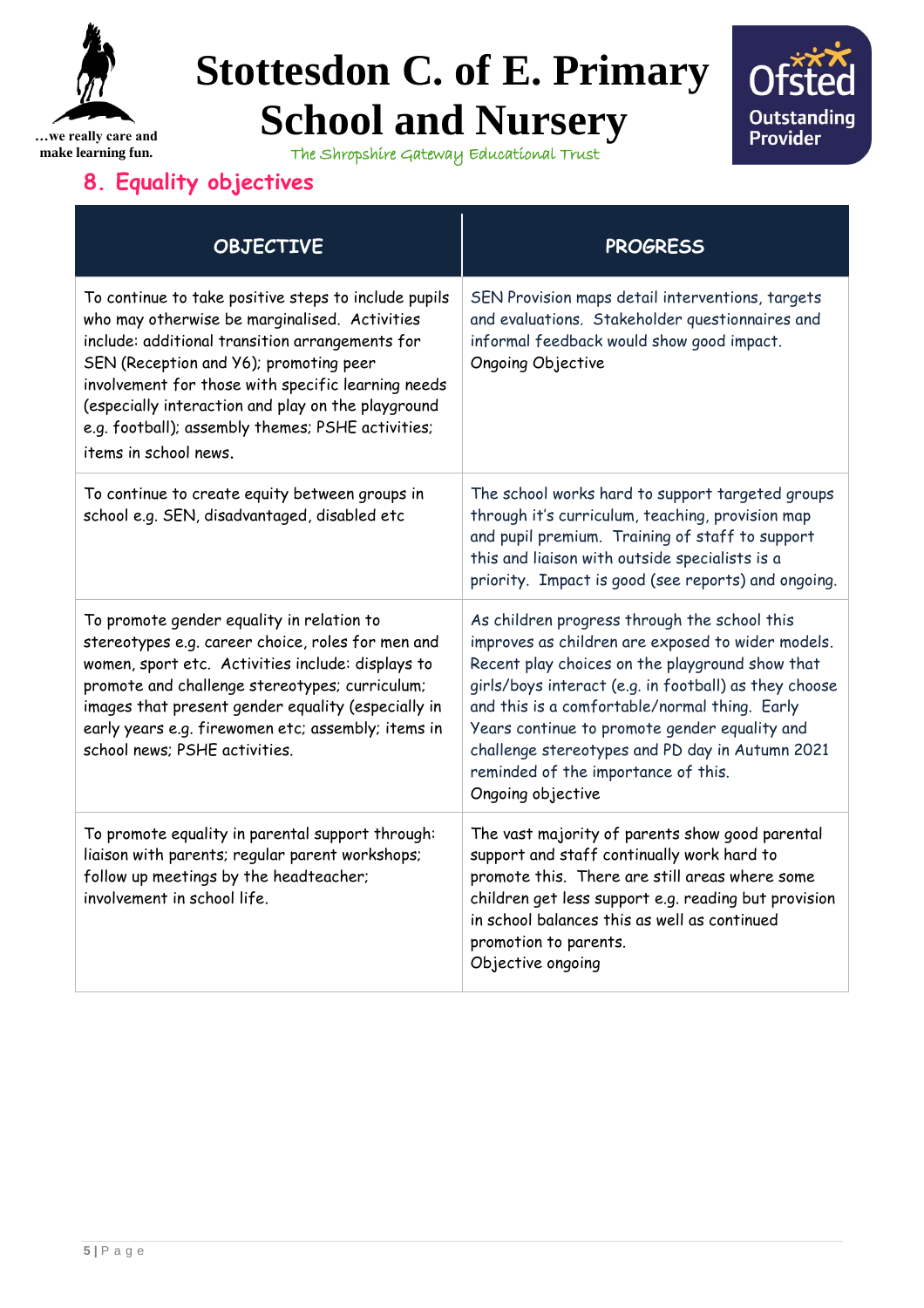



The Shropshire Gateway Educational Trust

| <b>OBJECTIVE</b>                                                                                                                                                                                                                                                                                                                                                                                                                                                                                                                                                                                                                                                                                                                                                                                                                                                                                                                                                                                                                                                                                                                                   | <b>PROGRESS</b>                                                                                                                                                                                                                                                                                                                                                                                                                  |  |
|----------------------------------------------------------------------------------------------------------------------------------------------------------------------------------------------------------------------------------------------------------------------------------------------------------------------------------------------------------------------------------------------------------------------------------------------------------------------------------------------------------------------------------------------------------------------------------------------------------------------------------------------------------------------------------------------------------------------------------------------------------------------------------------------------------------------------------------------------------------------------------------------------------------------------------------------------------------------------------------------------------------------------------------------------------------------------------------------------------------------------------------------------|----------------------------------------------------------------------------------------------------------------------------------------------------------------------------------------------------------------------------------------------------------------------------------------------------------------------------------------------------------------------------------------------------------------------------------|--|
| To promote equality of access to opportunities,<br>facilities and resources in our rural location.<br>Activities include: supporting transportation costs<br>(FOSPS); use of pupil premium monies; liaison with<br>cluster for provision e.g. sports, music etc; access<br>to computers/internet/library; keeping range of<br>extended school opportunities rich and varied.                                                                                                                                                                                                                                                                                                                                                                                                                                                                                                                                                                                                                                                                                                                                                                       | There is good impact in this area. HAF monies are<br>also now used to balance opportunities to holiday<br>clubs which is appreciated by disadvantaged<br>families (see HAF reports and HT reports).<br>Objective ongoing                                                                                                                                                                                                         |  |
| To promote contact with other groups in terms of<br>ethnicity, religion/belief, schools, countries, age<br>and disability. Activities include;<br>liaising/supporting with elderly (coffee morning)<br>and disabled in community (RDA?); visiting and<br>having visits/contact with other cultures/religions;<br>displaying cultures, languages in the environment                                                                                                                                                                                                                                                                                                                                                                                                                                                                                                                                                                                                                                                                                                                                                                                 | Pre Covid this contact (education about is still<br>strong) with wider groups/communities was a<br>strength of the school. This now needs re-<br>launching post Covid. See HT reports for evidence                                                                                                                                                                                                                               |  |
| To continue to raise the profile of protected<br>characteristics (age; sexual orientation; gender<br>reassignment; race; disability; religion/belief;<br>pregnancy/maternity; marriage/civil partnership)<br>as we educate children in their relationships; in<br>showing respect; in understanding the world they<br>are growing up in; in understanding equality and<br>diversity and in their own personal and social<br>development. To use daily story time to include<br>stories with characters from different<br>backgrounds, different family dynamics, different<br>relationships and diversity of people. To naturally<br>weave diversity (families, cultures, religions,<br>sexual orientations, beliefs) into any learning<br>sessions e.g. through images chosen.<br>Use No Outsider initiative (phase assemblies - see<br>www.no-outsiders.com and No Outsider files in<br>PSHE/RSE folder- and book gift for classes each<br>half term - in school news to raise profile with<br>parents) and Jigsaw programme to teach equality<br>aspects and the different types of family groups<br>(including LGBT) that exist within society | RE provision is a strength of the school and has a<br>good multi-faith and no faith aspect.<br>The no outsider's programme and Jigsaw<br>programme was launched in Autumn 2021 and<br>initial feedback is really positive (see governor link<br>visit). The Picture News resource has also had<br>good impact in bringing modern news stories and<br>questions to assemblies. See HT reports for<br>evidence.<br>Ongoing target. |  |